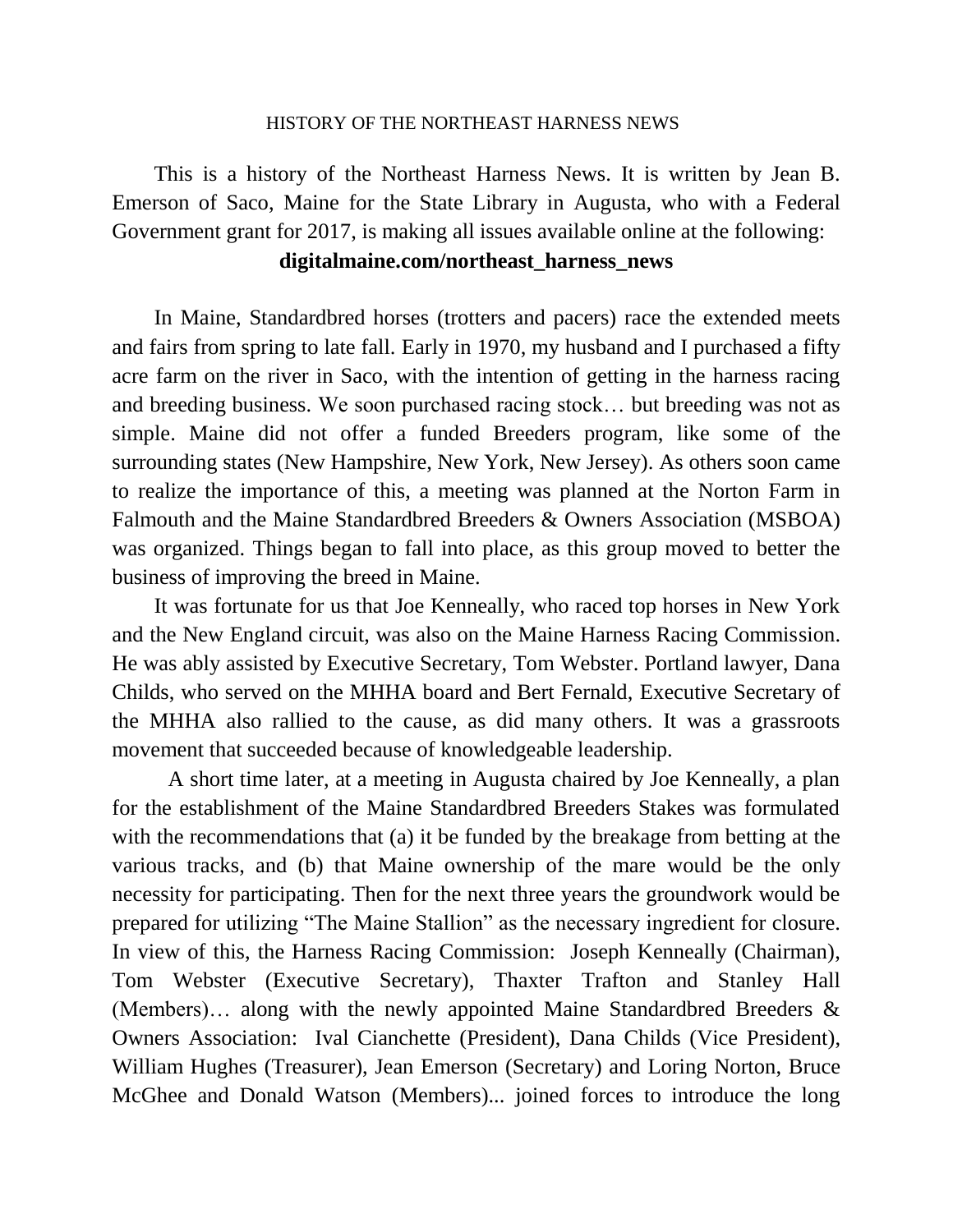awaited L.D. 625 an Industry Bill, recognizing "The Breeder" for the first time and considering Harness Racing as an Agricultural Industry… not a Gambling Entity!

At this time, my secretarial reports were mailed out after every meeting and they became an important MSBOA newsletter "For Those In The Standardbred Industry". As this continued it became more inclusive and more expensive, so I entertained thoughts of a monthly newspaper that would serve all of New England on a regular basis. It would focus on the positives of the industry and also give breeders and others an opportunity to advertise.

In early 1980, I contacted the local Biddeford Journal Tribune and found them to be very supportive. On the basis of this, I decided on doing the newspaper with ten issues (omitting December and January as that was 'down-time' in New England). I took my stories, ads and pictures in and with the help of their staff (typing, pasting and cutting), the layout work was done and the printers took over. The first edition of the Northeast Harness News came available just as the newly purchased Scarborough track was opening.

After the official entry of the Northeast Harness News, reality set in. It was very daunting to serve as editor, publisher, staff reporter, photographer, advertising manager, layout artist and bookkeeper. The publication was circulated not only in the Northeast, but also in nearly every other harness location on a regular basis. It was a lot of work on limited funds. At this time help came unexpectedly from Joe Ricci, owner of Scarborough Downs, in the form of a full-page advertisement for the back page of the publication. It appeared there regularly in nearly every issue without a contract or a permanent commitment for years. That ad helped tremendously and he never once asked for any special consideration editorially.

In retrospect, it was always my goal to emphasize "positive news" in the advocacy of harness racing. I was very fortunate being able to attract capable writers like Robert Lowell, K.C. Johnson, Clark Thompson and Gardner Patterson, plus others, to submit interesting material on a regular basis. Local raceways and Fair tracks, breeders and owners and those interested in the industry kept us busy with notices, ads and reports relating to all phases of the business. It was well received in New England and on the eastern seaboard for fifteen years (with a very comfortable number of subscribers).

It was then truly an honor on October 16, 1994 when I became the first woman inducted into the prominent New England Harness Racing "Hall of Fame" at Foxboro Park. This gave me the opportunity to recognize a number of the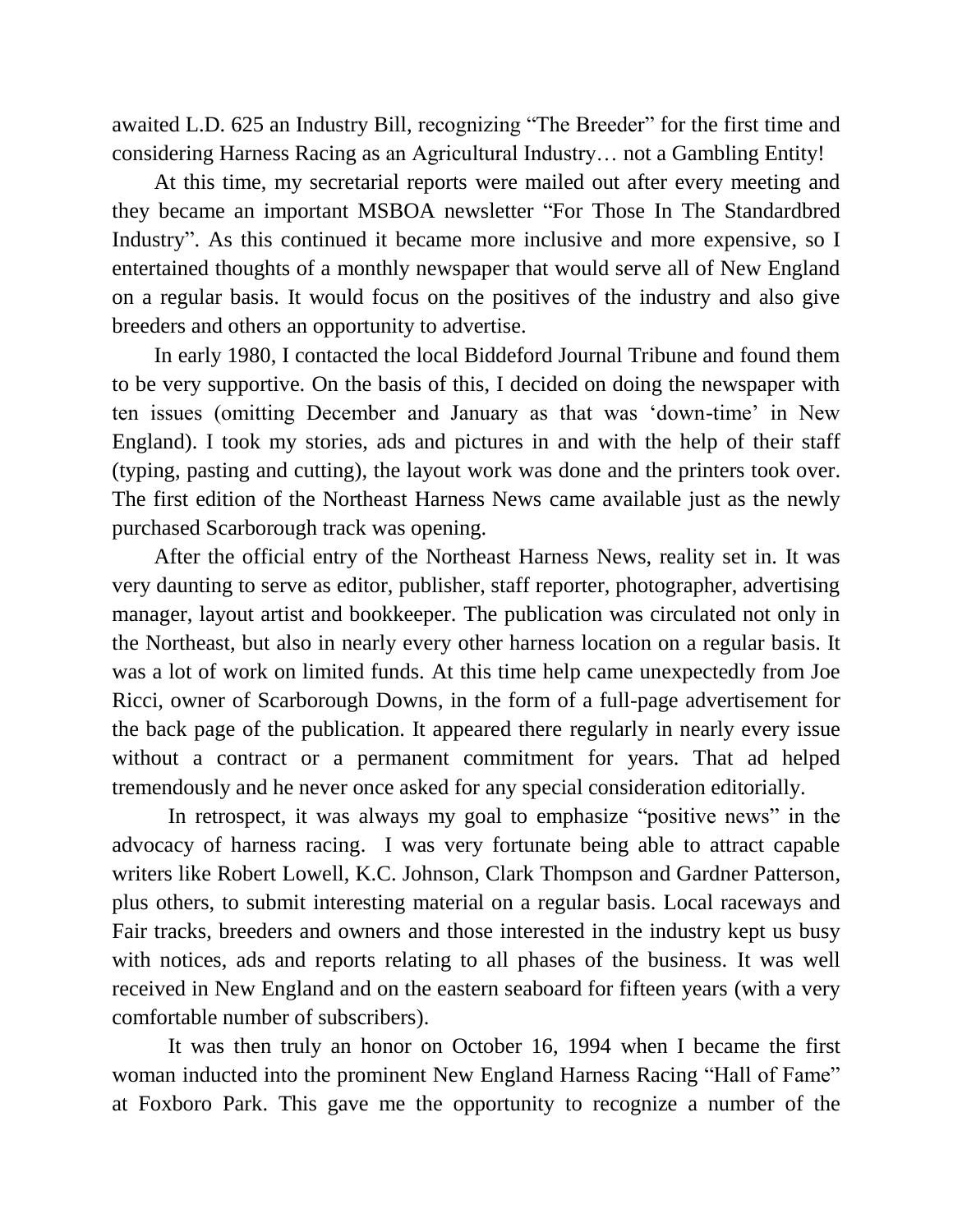women in the area who have contributed so much to the industry over the years. Thanks is due to the many capable women like Leona Batcheldor, Dale Childs, Diane Stevenson, Jean Ferland and more recently, Diann Perkins, who picked up the reins at the Maine Standardbred Breeders & Owners Association early-on, serving on the Board continuously ever since. Then there are the others… drivers, grooms, owners, trainers; those who work in the barn or paddock, those who work closely with the horses and could never be replaced… so many dedicated women who work in conjunction with the men. It was a pleasure to be in this sport/business for so many years.

However, in 1995, with the advent of the "Electronic Age" and its advanced forms of communication, I realized that the emerging Internet would more efficiently enable the entire horse community to keep current with relevant news. After 15 years, I ceased production of the paper… it was finally time to move on.



**HOPPI AT SCARBOROUGH DOWNS**

*Maine Standardbred Breeders Stakes two year old pacing colt, HOPPI, wins in 2:00.2 at Scarborough Downs on 8/10/17 for the Switzers. In Winners Circle: Driver, Ron Cushing with presenters: Caroline Corso, Florence O'Keefe, Jean Emerson and Diann Perkins. Photo by: Michael Newman*